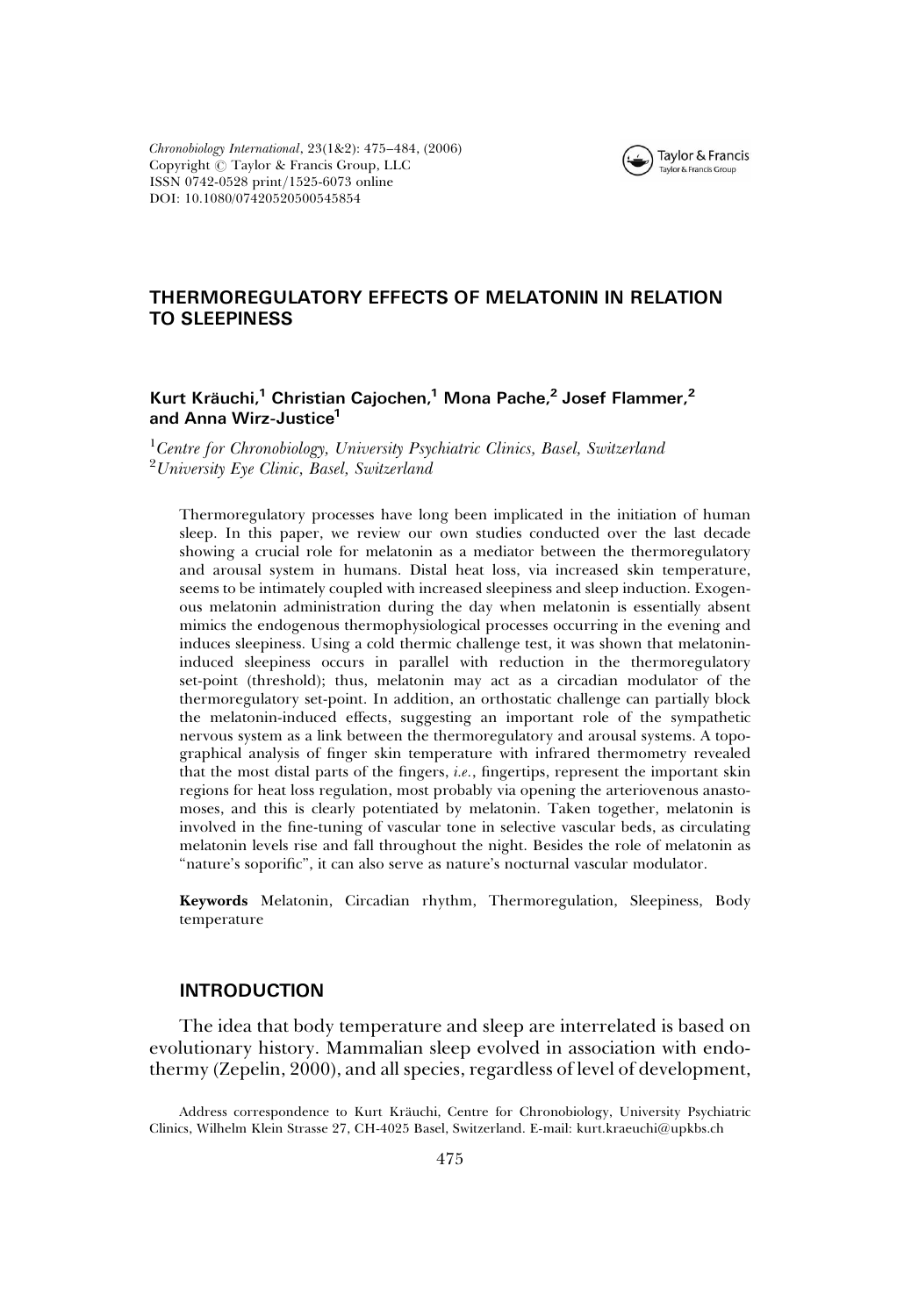and independent of temporal niche, usually rest or sleep during the circadian trough of their core body temperature (CBT) rhythm (Glotzbach and Heller, 2000). Early studies in humans revealed a close temporal relationship between sleep onset and the CBT rhythm (Czeisler et al., 1980; Zulley et al., 1981). Sleep is typically initiated on the declining portion of the CBT curve when its rate of change and body heat loss are maximal (Zulley et al., 1981; Campbell and Broughton, 1994). A variety of sleep-promoting manipulations, and agents like benzodiazepines or alcohol, have soporific effects (Dawson and Reid, 1997; Gilbert et al., 1999), at least partially through enhancing heat loss mechanisms, i.e., increase of distal skin temperature (DIST, the mean skin temperatures of hands and feet; Kräuchi et al., 1997c). Thus, the concept it is the increased DIST (and hence body heat loss) that is crucial for sleepiness and sleep initiation is supported by a number of studies (Baker et al., 1976; Brown, 1979; Kräuchi et al., 1999a). In this paper, we review our own studies done during the last decade showing a crucial role for melatonin in the relationship between the thermoregulatory and arousal systems in humans. In order to understand how melatonin influences thermophysiology and sleepiness, it is necessary to first elucidate how the circadian rhythm of CBT is regulated.

# THE CIRCADIAN REGULATION OF CBT AND SKIN TEMPERATURES IN RELATION TO MELATONIN AND SLEEPINESS

CBT, which reflects about 70% of body heat content, is determined by the balance between heat production and heat loss, which changes over time as revealed by the circadian rhythm of CBT (Aschoff et al., 1974). Heat production undergoes a circadian rhythm, which is phase advanced by  $\sim$ 1 h compared to the circadian rhythm in heat loss, and this phase angle difference determines the circadian amplitude of  $\sim 0.25^{\circ}$ C in CBT (Aschoff et al., 1974). However, the circadian pattern of heat loss and heat production is not represented by uniform sine waves; heat loss in the evening is more dominant than reduction in heat production, and vice versa in the morning (Kräuchi and Wirz-Justice, 1994).

Under resting conditions, the thermoregulatory system in humans consists of two compartments, the heat-producing core and the heatloss-regulating shell (Aschoff, 1971). To regulate the endogenous circadian CBT rhythm, changes in shell size take place. DIST rises in the evening; whereas, proximal skin temperature (PROX; weighted mean skin temperatures of the thigh, stomach, infraclavicular region, and forehead; Kräuchi et al., 1997c), heat production, and CBT decline, and this pattern switches in the morning (Aschoff and Heise, 1972; Kräuchi and Wirz-Justice, 1994). Convective blood transport is the main route of heat redistribution from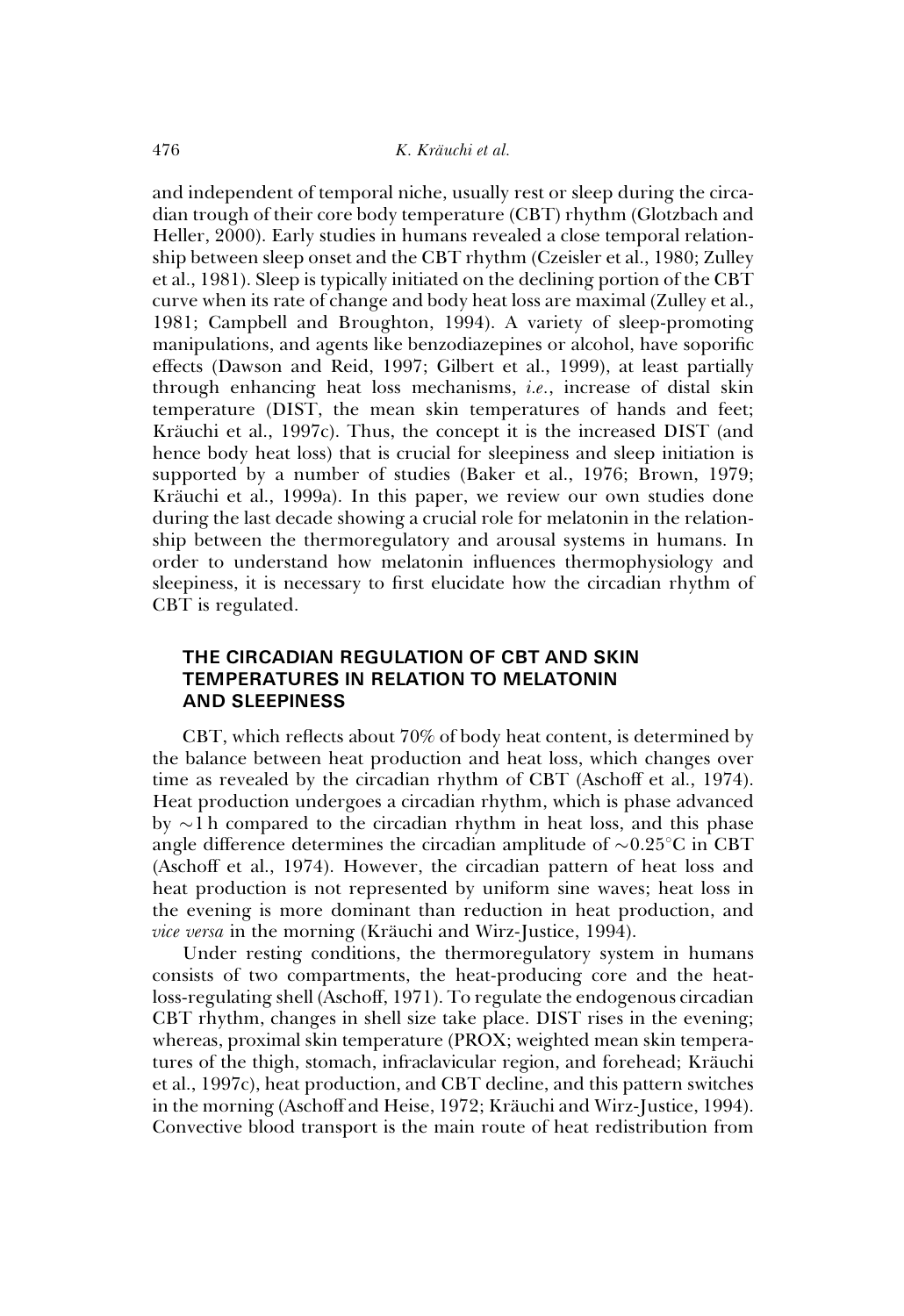the core to the distal extremities (Aschoff, 1971). These distal parts of the body (e.g., fingers) have ideal (round) surface shapes for good heat transfer to the environment. They are the main heat loss effectors of the body (Aschoff, 1971). The core is homeostatically regulated within a narrow range. In contrast, the shell is rather poikilothermic and therefore largely dependent on environmental conditions. The shell represents the thermo-effector-site of a feed-forward regulation for the core and serves as a kind of thermic protector for it (Aschoff, 1971), i.e., the shell is regulated before CBT is influenced. In a cold environment, the shell is large, in a warm environment the shell is small (Aschoff, 1971). Shell size is regulated via constriction or dilatation of peripheral blood vessels, mainly the smooth muscles of the arterioles, and additionally, in distal skin regions, the smooth muscles in arteriovenous anastomoses (AVAs) (Aschoff, 1971; Hales, 1985).

Furthermore, it has been established the homeostatic control of CBT is mediated by a hierarchically organized set of neuronal mechanisms, with the preoptic area of the hypothalamus at the top of the hierarchy (Satinoff, 1978). In addition to the homeostatic principle, a rostral projection from the circadian pacemaker (in the suprachiasmatic nuclei [SCN]) to the preoptic area serves the circadian modulation of CBT (Moore and Danchenko, 2002). Nocturnal secretion of the pineal hormone melatonin, which is also under the control of the SCN, plays a crucial role in the endogenous regulation of CBT in the evening (Cagnacci et al., 1997). There is now emerging evidence to indicate that changes in body temperatures may trigger somnogenic brain areas, e.g., medial preoptic area (Szymusiak et al., 2001) and ventrolateral preoptic area (Saper, 2002), to initiate sleep, either indirectly through nerve afferents activated by cold and warm receptors located in the dermis and core, or directly through changes in core blood temperature leading to changed spinal cord and brain temperatures (Van Someren, 2000). However, the interrelationship between thermoregulatory and sleepiness/sleep regulatory mechanisms is rather complex. Recent studies indicate that the medial preoptic area controls sleep and temperature through independent, but overlapping, neuronal circuits (for reviews see Van Someren, 2000; Saper, 2002; Kumar, 2004), whereby the role of melatonin in the sequence of events remains to be clarified.

In summary, the endogenous down-regulation of CBT in the evening is a result of well orchestrated thermophysiological processes, with body heat loss being an important determining component. So the next question is how is the thermophysiological orchestra that occurs in the evening related to melatonin secretion and increased sleepiness?

In humans, the circadian CBT rhythm is 12 h out of phase from the circadian melatonin rhythm, and it is, at least partially, involved in the regulation of its circadian amplitude (Cagnacci et al., 1992). The circadian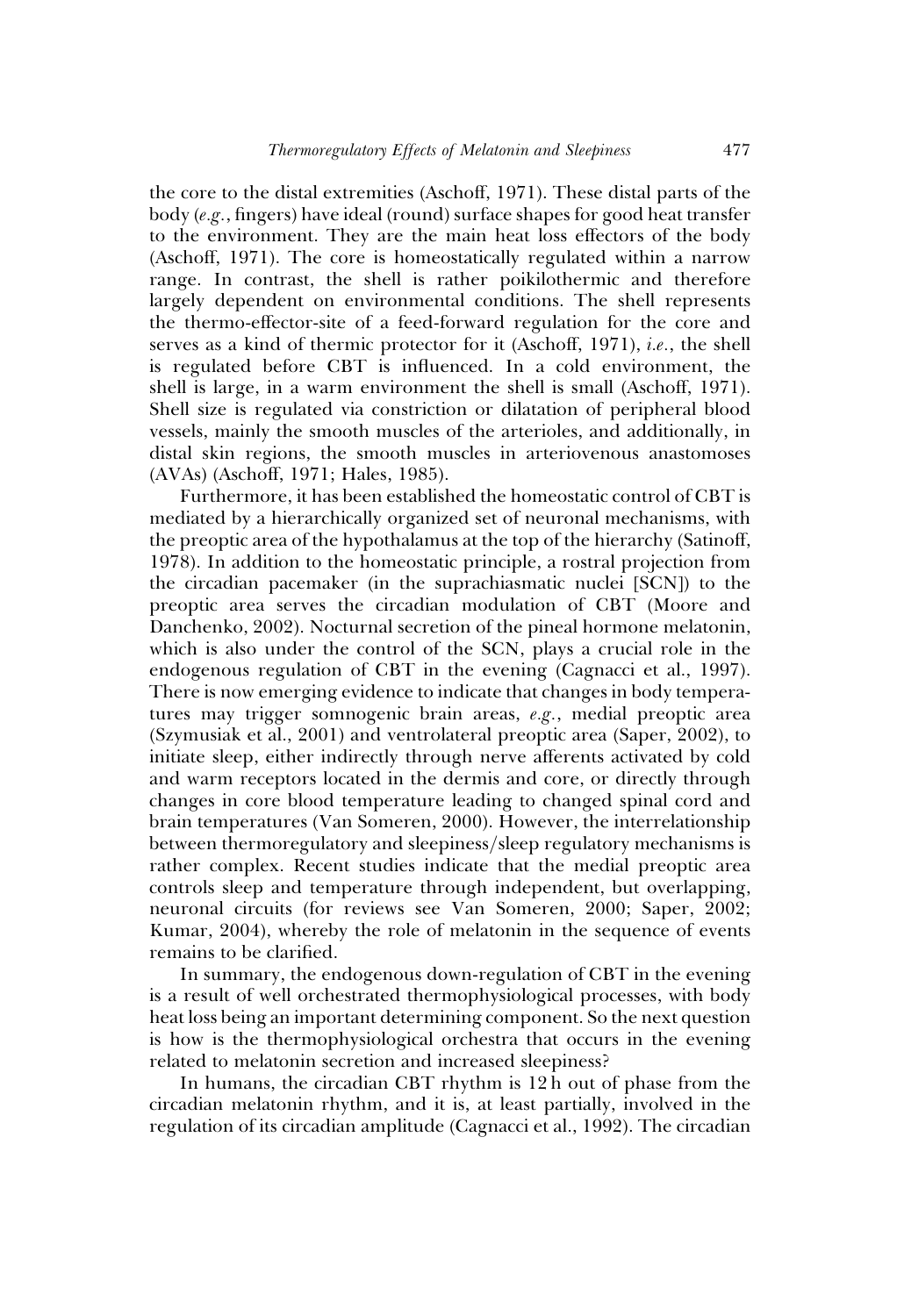rhythm of melatonin is in phase with DIST; whereas, the temporal patterns in CBT and PROX are phase locked to the inverse pattern of subjective ratings of sleepiness, *i.e.*, alertness (Lack and Gradisar, 2002; Gradisar and Lack, 2004). The inverse regulation of DIST and PROX can be explained by the different vascular regulation of blood flow in these skin regions. Proximal skin regions contain exclusively capillaries having mainly nutritive functions. Skin blood flow through capillaries is a slow process. Therefore, the circadian time course of blood flow through capillaries in the proximal skin regions follows the time course of core body temperature, and CBT and PROX show similar circadian amplitudes of about 0.25°C. Distal skin regions (e.g., fingertips and toes) contain not only capillaries but are enriched with AVAs having mainly thermoregulatory function (Hales, 1985). Moreover, with respect to CBT, the circadian time courses of melatonin and DIST are about 2 h phase advanced. This circadian phase relationship provides correlative hints about the causality between melatonin secretion, DIST, PROX, CBT, and sleepiness. DIST and melatonin seem to be better predictors of sleepiness than PROX and CBT (Kräuchi et al., 1999a, 2000). Results of the following study are more than correlative, since it showed that melatonin administered in the afternoon at 13:00 h, when its endogenous secretion is low, increases heat loss via distal skin regions. Subsequently PROX and CBT decline, together with induction of sleepiness. Therefore, exogenous melatonin mimics the effects occurring naturally in the evening (Kra¨uchi et al., 1997a); however, the dose of melatonin administration seems to be of importance (for discussion see, e.g., Cagnacci et al., 1997; Reiter and Tan, 2003; Van den Heuvel et al., 2005).

## HOW DOES MELATONIN AFFECT THE THERMOSTAT?

In order to test how melatonin affects the thermostat of the thermoregulatory system, a cold challenge test was done 2 h after daytime melatonin (5 mg per os) or placebo administration. The cold stimulus was given in the form of eating 200 g crushed ice, which induces peripheral vasoconstriction by a central reflex. The aims of the study were to clarify whether: i) the melatonin-induced effects can be blocked by core body cooling, ii) melatonin changes the set-point (threshold) or sensitivity (gain) of the thermoregulator, and iii) sleepiness is related to increased heat loss or decreased CBT (Kräuchi et al., 1999b).

Within the first 2 h after melatonin administration, DIST (mean skin temperature of the hands and feet) and sleepiness increased significantly; whereas, CBT (rectal temperature) and PROX—the weighted mean skin temperature of the forehead, stomach, thigh, and infraclavicular skin region (for details see Kräuchi et al., 2000)—decreased (Figure 1a). After placebo administration, core body cooling decreased both the CBT and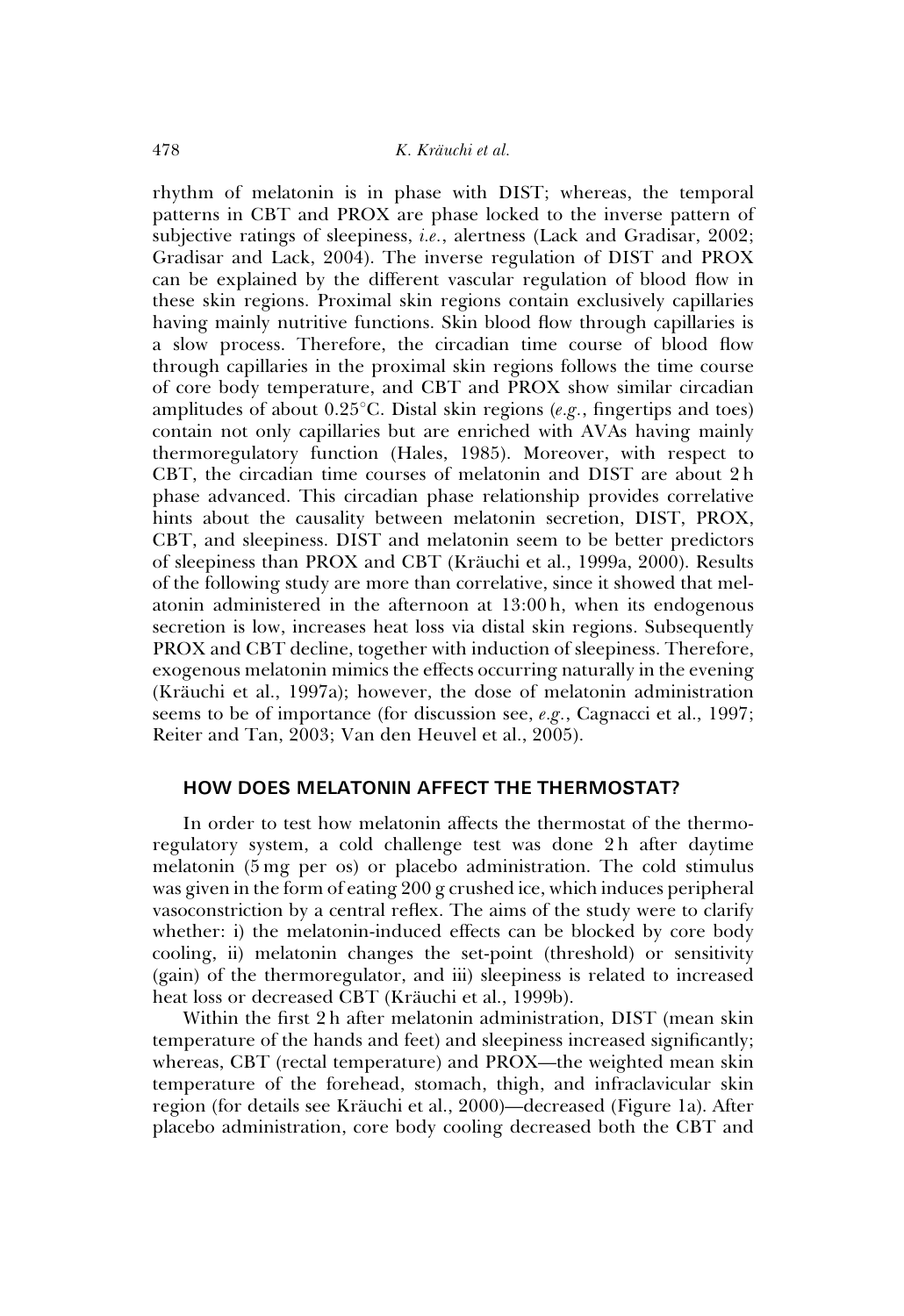skin temperatures, especially DIST, together with a decrease in sleepiness. Core body cooling after melatonin administration induced the same responses as in the placebo condition, indicating that CBT was defended at a lower level. In other words, melatonin decreased the thermoregulatory threshold (or set-point) for distal vasoconstriction. This conclusion



**FIGURE 1 A.** Mean  $\pm$  SEM. (vertical lines on the right) of core body temperature (CBT), proximal and distal skin temperatures (continuously measured at 2 min intervals) and subjective ratings of sleepiness (KSS, Karolinska Sleepiness Scale:  $1 = \text{very alert}, 9 = \text{very tired}$ ) assessed at 2040 min intervals of 10 healthy men (mean  $\pm$  SD: 25 $\pm$ 4 yrs). Subjects received either melatonin (5 mg per os; black lines) or placebo (gray lines) at 13:00 h in a balanced order. The subjects remained supine in bed under unmasking conditions of a constant routine protocol from 09:45 h until the end of the study. 200 gm of crushed ice was ingested in 5 to 10 min. The results were analyzed by two-way ANOVAs for repeated measures (Kräuchi et al., 1999b).  $B$ . Core body temperature  $vs.$  distal skin temperature plot of mean melatonin (dots) and mean placebo (crosses) data from 12:30 to 17:00 h. The black lines indicate mean slopes of ice cooling data between 15:05 to 17:00 h (individual slopes were not significantly different after placebo and melatonin administration; Wilcoxon signed rank test,  $p > 0.1$ ). Studies were conducted in accordance with the international and Journal standards for research on human subjects (Touitou et al., 2004).

(continued)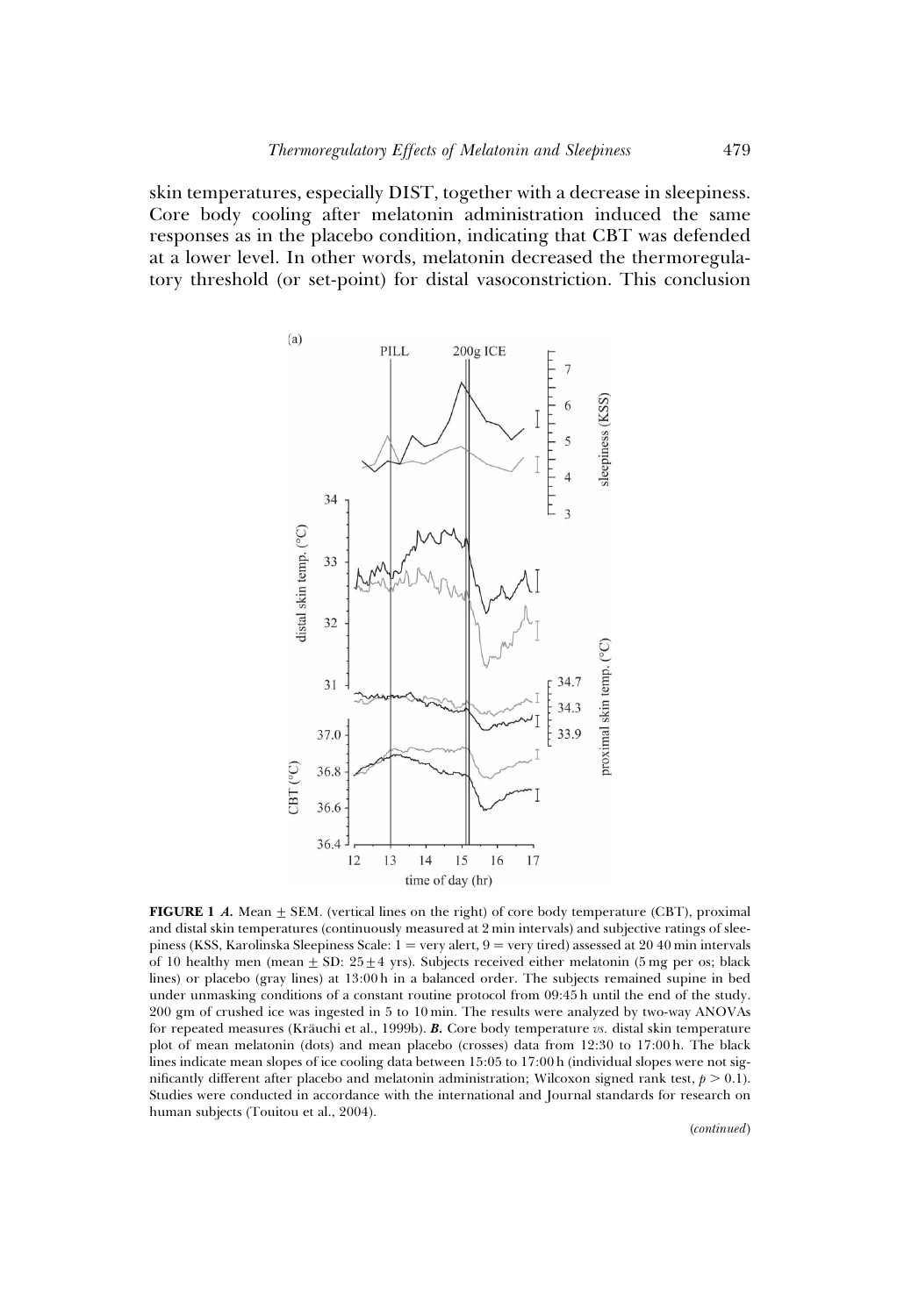

FIGURE 1 Continued.

has been confirmed by a CBT vs. DIST plot analysis (Figure 1b); melatonin did not change the gain (or sensitivity) of the thermoregulatory system after ice intake (similar slopes), but clearly reduced the threshold (setpoint) to a lower CBT level. This finding makes sense from a thermophysiological point of view; that is, if there would be no influence of melatonin on the central thermostat, the latter would immediately induce counterreactions to achieve a constant CBT level, i.e., via distal vasoconstriction. Clearly this was not the case. Isolated peripheral effects of melatonin,  $e.g.,$  on AVAs, therefore do not occur. The results further show a parallel time course of sleepiness and DIST after melatonin administration and ice ingestion (Figure 1), which is in contrast to the changes of CBT. This finding indicates that sleepiness is intimately connected with DIST and not primarily with reduction of CBT.

In a recent placebo-controlled study the influence of exogenous melatonin (3 mg per os at 11:00 h) on cutaneous vasodilatation and local sweat rate of the forearm was tested during local body warming, i.e., placement of lower limbs in a hot water bath at 42°C (Aizawa et al., 2002). Melatonin administration lowered the thermoregulatory set-point for the autonomic thermoregulation of vasodilatation and sweat secretion. Therefore, it can be postulated that the well-described circadian rhythm in the set-point (threshold) of the thermoregulator (e.g., Johnson, 1986) can also be mediated by melatonin.

In summary, this study demonstrates that i) the soporific and thermoregulatory action of melatonin cannot be blocked by core body cooling, ii) melatonin induces a change in the threshold and not in the gain of the thermoregulatory system, and iii) a decrease in CBT per se does not always induce sleepiness, i.e., sleepiness is associated with heat loss and not primarily with a decrease in CBT.

In a subsequent study, we investigated whether an orthostatic challenge counteracts the melatonin-induced thermoregulatory and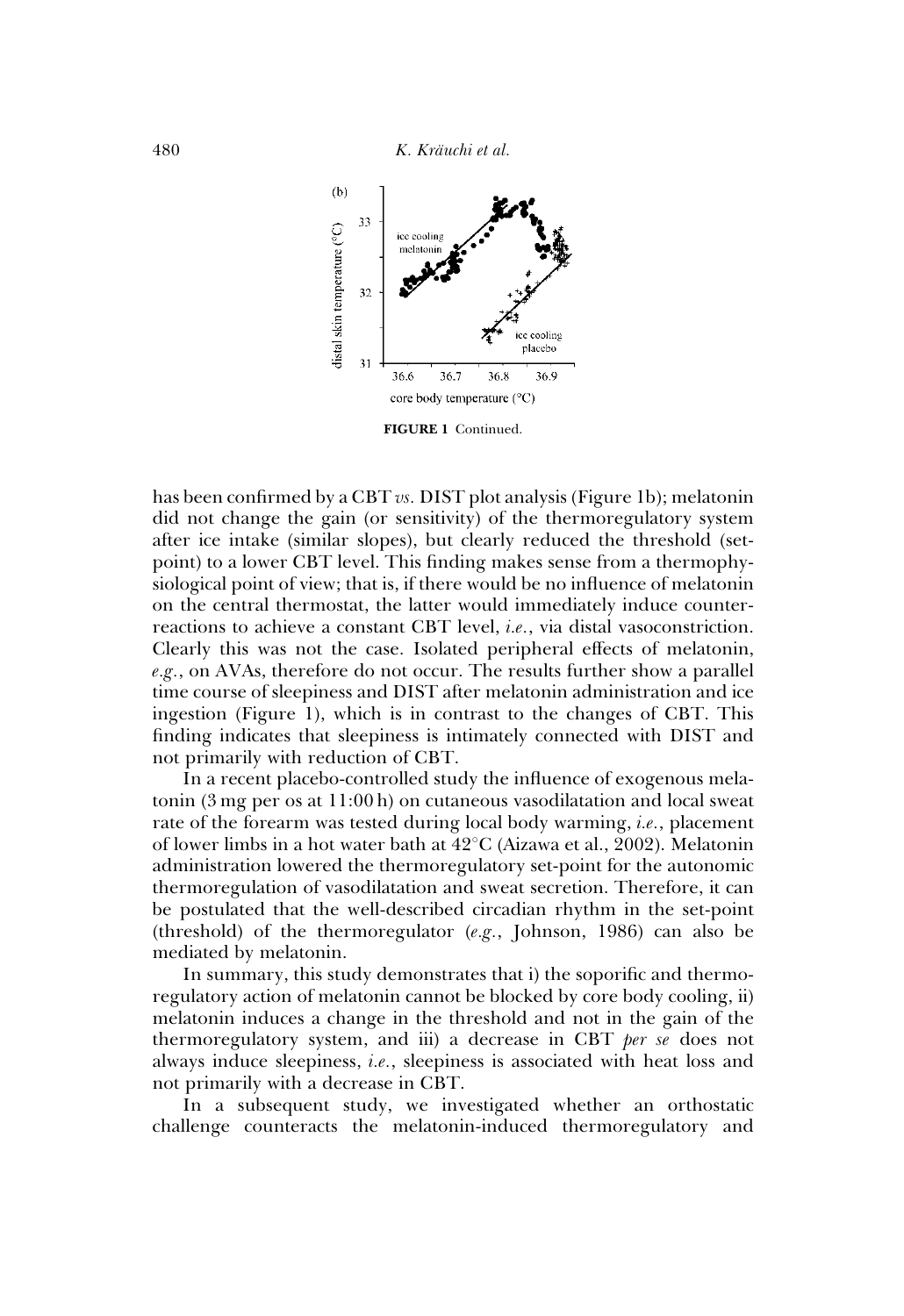soporific effects (Cajochen et al., 1997; Kräuchi et al., 1997b). A shift from a supine to standing position is a severe challenge to the human cardiovascular system, evoking a central and local reflex via the rise in sympathetic nervous activity. Specific melatonin receptors are located in rat peripheral arteries, suggesting a role for melatonin in vascular regulation. Indeed, in rat-tail arteries (the tail is the main thermoeffector site in this animal), melatonin interacts with noradrenaline in vasoconstrictor activity (Viswanathan et al., 1990; Dubocovich et al., 2000; Masana et al., 2002). MT1 receptors potentiate the vasoconstrictory effect of noradrenaline at low doses of melatonin (nM-range); whereas, MT2 receptors reduce the vasoconstrictory effect of noradrenaline in micromolar concentrations (Dubocovich et al., 2000; Masana et al., 2002). This suggests that in humans as well, melatonin could produce its effects on the thermoregulatory system via modulation of sympathetic nerve activity. We therefore administered melatonin (5 mg per os) or placebo at 13:00 h at the same time as when the subjects had to stand up from a supine position and remain standing for 2 h (Kräuchi et al., 1997b). Standing up decreased skin temperatures and sleepiness and increased CBT. The decreases in skin temperatures after orthostatic challenge were most pronounced in lower body sites. These changes were totally reversed at the end of the subsequent supine period (except for distal skin regions). The hand, a skin region that undergoes minor changes with orthostasis, showed a significant increase in temperature after melatonin administration and remained unaffected by the postural changes. However, the orthostatic challenge almost completely blocked all other melatonin-induced changes. In the subsequent supine period, CBT reduction as well as augmented sleepiness was more pronounced after melatonin than after placebo ingestion. This finding indicates that the thermoregulatory and soporific effects of melatonin can be partially blocked by orthostatic changes, probably via modulation of sympathetic nerve activity (Ray, 2003).

## THROUGH WHICH DISTAL SKIN REGION DOES MELATONIN INDUCE HEAT LOSS?

For some decades it has been known that the hand and fingertip, especially the nail bed, contains the greatest number of AVAs, the dorsal proximal parts the fewest, and the planar sites of the phalanxes an intermediate number (Grant and Bland, 1931). Based on these findings, we focused in the next study on the fingers, which are a good model to study the specificity of melatonin's action on blood flow elevation and, hence, increases in skin temperature and heat loss. In a topographical analysis of finger skin temperature using infrared thermometry, melatonin (5 mg per os) or placebo was administered in a double-blind balanced order at 14:00 h (Kräuchi et al., 2002). Melatonin once more exhibited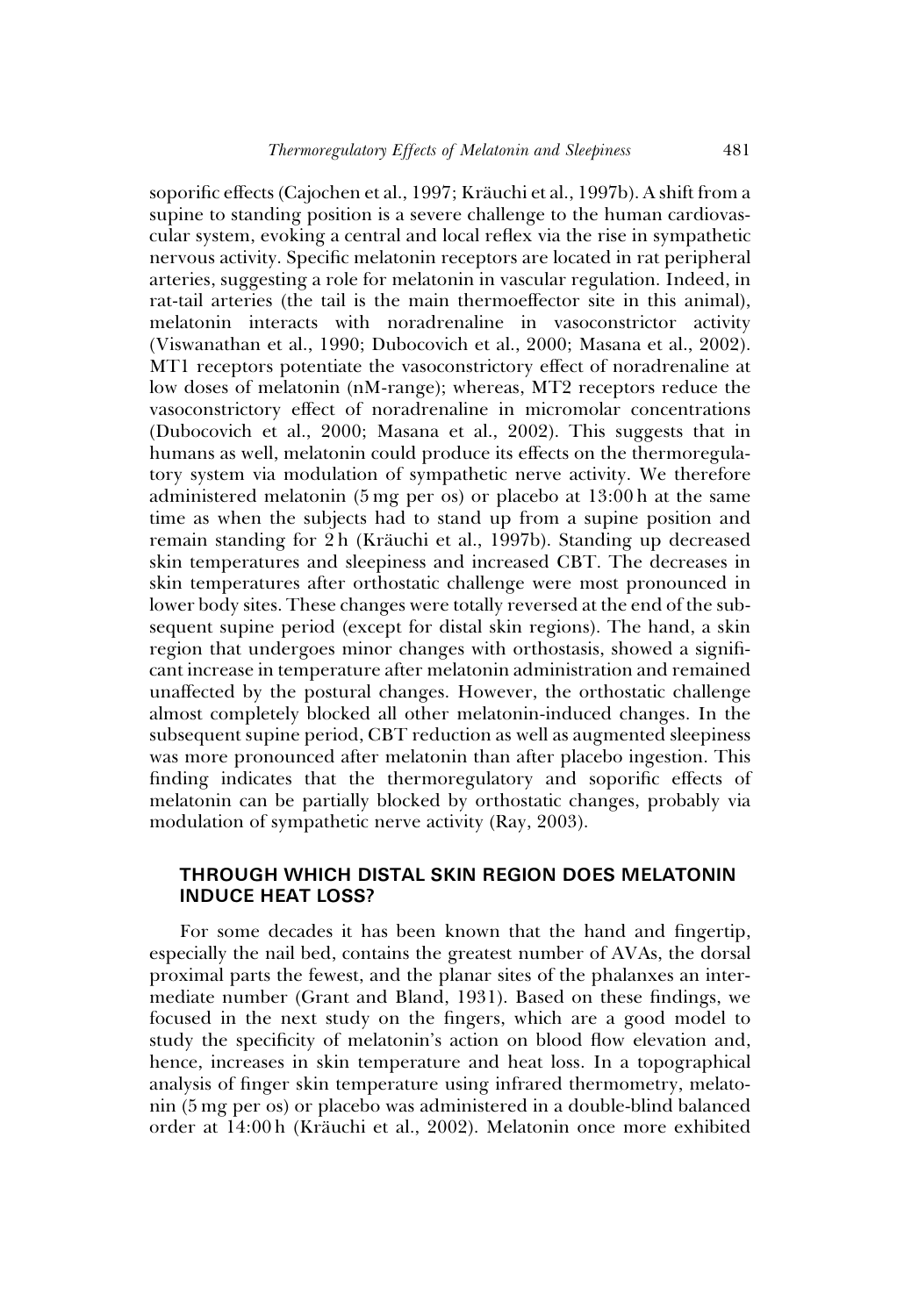significant thermolytic and soporific effects ( $\Delta$ CBT:  $-0.07 \pm 0.03$ °C; mmVAS sleepiness:  $+15.4 \pm 6.8$  mm; ANOVA for repeated measures,  $p < 0.05$ ). Baseline skin temperatures were highest on the fingernail (third phalanx, dorsal) and lowest on the most proximal first phalanx. The skin temperature on the palmar site of the third phalanx was  $1.1^{\circ}$ C lower than it was on the fingernail. Melatonin induced a uniform increase in skin temperature of  $0.81^{\circ}$ C, which was independent of skin regions. A typical result is shown in Figure 2. It is known that, in order to achieve a skin temperature-increase of similar magnitude on proximal and distal regions, a much larger increase of blood flow is required in the distal than proximal parts, i.e., skin regions with similar skin temperature loose more heat from distal than proximal sites. Therefore, our results indicate a higher skin blood flow elevation by melatonin in the fingertip than in the proximal finger, most probably by opening of the AVAs.

An important question is whether melatonin in human beings acts directly on melatonin receptors (MT1 and MT2) in blood vessel muscles of diverse skin regions at proximal and distal sites. To our knowledge, no such studies exist. The observation that endogenous or exogenous melatonin decreases PROX and increases DIST, fit nicely with the idea that melatonin MT1- and MT2-receptors are differently located in diverse



FIGURE 2 11 healthy men (mean  $\pm$  SD: age = 26 yr  $\pm$  2; BMI 22.2  $\pm$  1.7) received melatonin (5 mg per os) or placebo at 14:00 h in a balanced order. Skin temperatures of the fingers were measured by an infrared cam (TH3100mr Thermo Tracer; NEC San-ei Instruments Ltd., Tokyo, Japan; room temperature:  $26 \pm 1^{\circ}$ C) 30 min before and 60 min after ingestion of melatonin or placebo. CBT (sublingual) and subjective ratings of sleepiness (mm VAS;  $0 \text{ mm} =$  extremely alert,  $100 \text{ mm} =$  extremely tired) were measured in parallel (for results see text). The subjects remained in a sitting position 30 min before and during assessments. Mean skin temperatures of dorsal and palmar skin regions of the first, second, and third phalanx of the middle finger were analyzed (Kräuchi et al., 2002). Studies were conducted in accordance with the international and Journal standards for research on human subjects (Touitou et al., 2004).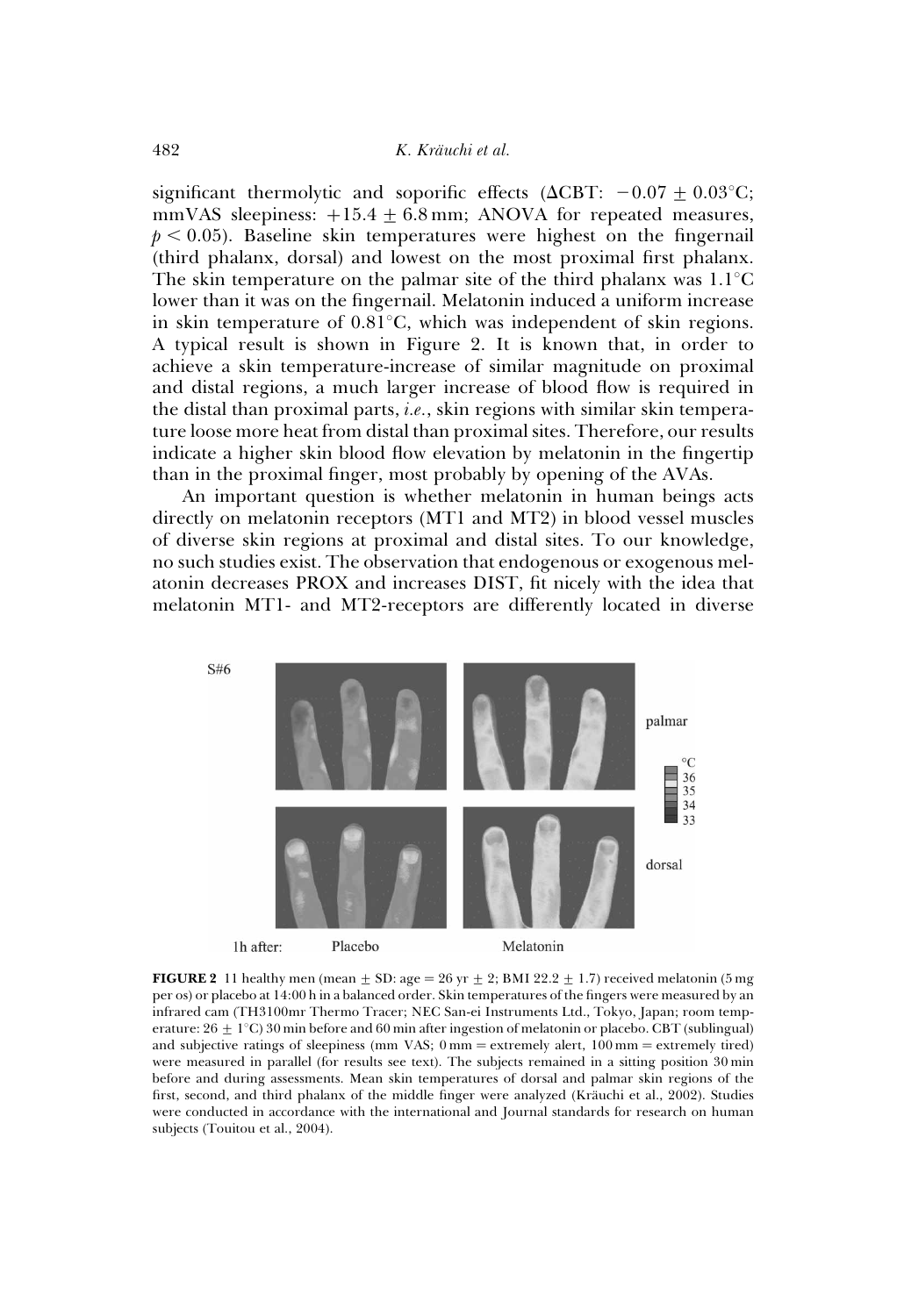vascular beds. MT1-receptors with their vasoconstrictory properties might be preferentially located in the precapillary smooth muscles in both proximal and distal skin regions; whereas, MT2-receptors with their vasodilatatory properties might be preferentially located in AVAs in distal skin regions. Our initial pilot studies in this direction found no MT1- or MT2-immunoreactivity in post-mortem finger tip preparations (K. Beier, E. Savaskan, F. Meier; unpublished data). However, for a final conclusion further studies are needed. It also remains to be established whether melatonin acts solely as a peripheral hormone on vascular smooth muscles, or as a central agent, e.g., modulating sympathetic nerve activity, or both.

In conclusion, there is growing evidence that melatonin is involved in the fine-tuning of vascular tone in selective vascular beds as circulating melatonin levels rise and fall throughout the night. Melatonin not only seems to be "nature's soporific," but also nature's nocturnal vascular modulator.

#### REFERENCES

- Aizawa, S., Tokura, H., Morita, T. (2002). The administration of exogenous melatonin during the daytime lowers the thermoregulatory setpoint in humans. J. Therm. Biol. 27:115–119.
- Aschoff, J. (1971). Temperaturregulation. In: Gauer, O.H., Kramer, K., Jung, R., eds. Energiehaushalt und Temperaturregulation. Physiologie des Menschen. Munich: Urban & Schwarzenberg, pp. 43–112.
- Aschoff, J., Heise, A. (1972). Thermal conductance in man: Its dependence on time of day and of ambient temperature. In: Itoh, S., Ogata, K., Yoshimura, H., eds. Advances in Climatic Physiology. Tokyo: Igako Shoin, pp. 334–348.
- Aschoff, J., Biebach, H., Heise, A., Schmidt, T. (1974). Day night variation in heat balance. In: Monteith, J.L., M.L.F., ed. Heat Loss from Animals and Man. London: Butterworths, pp. 147-172.
- Baker, M.A., Cronin, M.J., Mountjoy, D.G. (1976). Variability of skin temperature in the waking monkey. Am. J. Physiol. 230:449–455.
- Brown, C.C. (1979). Toe temperature change: A measure of sleep onset? Waking Sleeping 3:353–359. Cagnacci, A., Elliot, J.A., Yen, S.S.C. (1992). Melatonin: A major regulator of the circadian rhythm of
- core body temperature in humans. J. Clin. Endocrinol. Metab. 75:447–452. Cagnacci, A., Kräuchi, K., Wirz-Justice, A., Volpe, A. (1997). Homeostatic versus circadian effects of
- melatonin on core body temperature in humans. J. Biol. Rhythms 12:509–517.
- Cajochen, C., Kräuchi, K., Wirz-Justice, A. (1997). The acute soporific action of daytime melatonin administration: effects on the EEG during wakefulness and subjective alertness. J. Biol. Rhythms 12:636–643.
- Campbell, S.S., Broughton, R.J. (1994). Rapid decline in body temperature before sleep: fluffing the physiological pillow? Chronobiol. Int. 11:126–131.
- Czeisler, C.A., Weitzman, E.D., Moore-Ede, M.C., Zimmerman, J.C., Knauer, R.S. (1980). Human sleep: its duration and organization depend on its circadian phase. Science 210:1264-1267.
- Dawson, D., Reid, K. (1997). Fatigue, alcohol and performance impairment. Nature 388:235.
- Dubocovich, M., Masana, M., Benloucif, S. (2000). Molecular pharmacology and function of melatonin receptor subtypes. In: Olcese, J., ed. Melatonin After Four Decades. Kluwer Academic Edition, New York: Plenum Publishers, pp. 181–190.
- Gilbert, S., Van den Heuvel, C., Dawson, D. (1999). Daytime melatonin and temazepam in young adult humans: equivalent effects on sleep latency and body temperatures. J. Physiol. 514.3:905-914.
- Glotzbach, S.F., Heller, H.C. (2000). Temperature regulation. In: Kryger, M.H., Roth, T., Dement, W.C., eds. Principles and Practice of Sleep Medicine. 3rd Ed. Philadelphia: W.B. Saunders Company, pp. 289–304.
- Gradisar, M., Lack, L. (2004). Relationships between the circadian rhythms of finger temperature, core temperature, sleep latency, and subjective sleepiness. J. Biol. Rhythms 19:157–163.